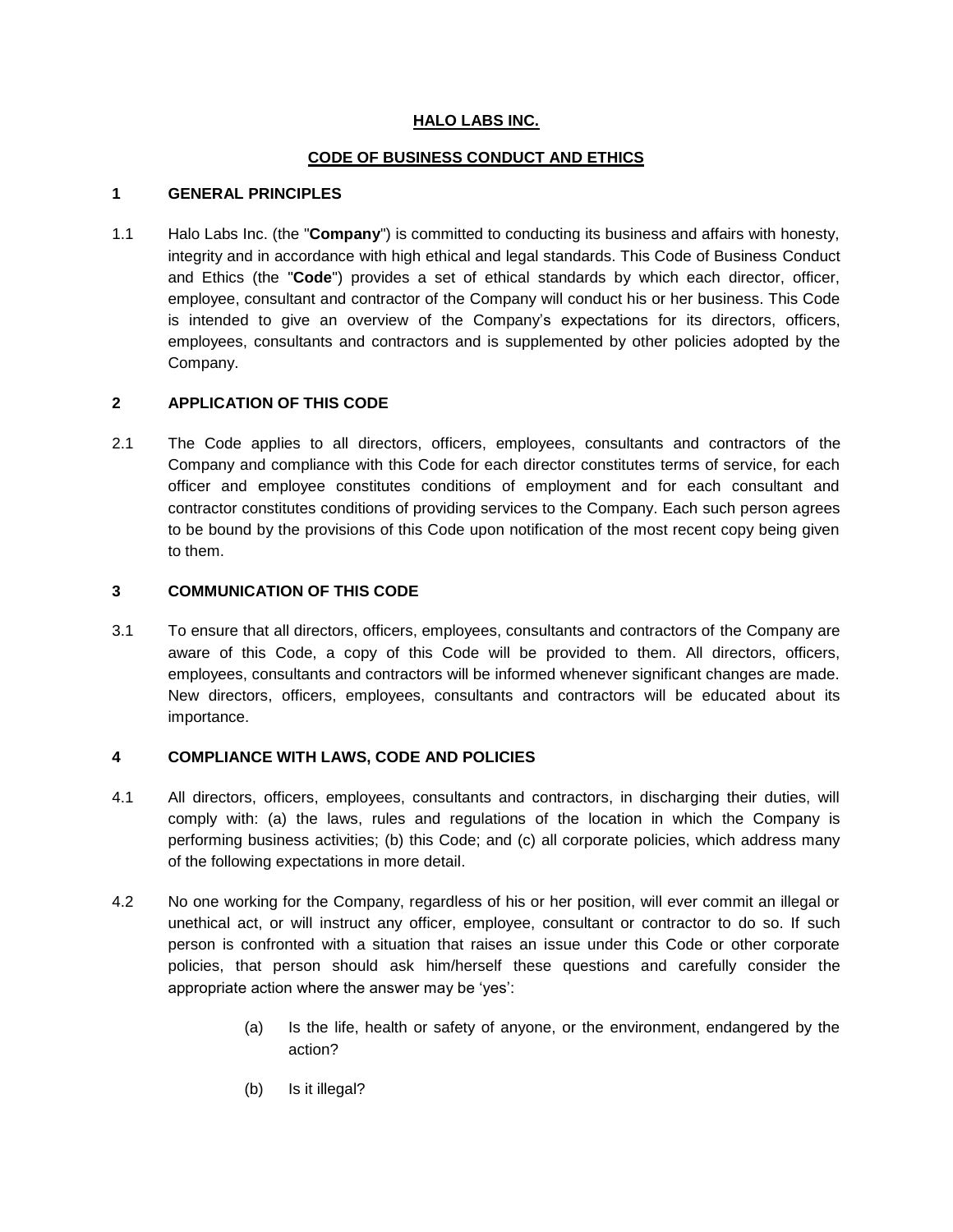- (c) Does it feel dishonest, unfair and/or unethical?
- (d) Does it compromise anyone's trust or integrity?
- (e) Would the public disclosure of the activity in any way be embarrassing to you, the Company or any other affected employees?
- 4.3 Each individual to whom this policy applies should be sufficiently familiar with any laws and regulations and corporate policies and procedures that apply to that person's area of work and responsibility so as to permit such person to recognize possible breaches and to know when to seek advice. If in doubt, any individual should discuss the matter with a member of senior management.

# **5 ANNUAL CERTIFICATION REGARDING COMPLIANCE**

- 5.1 All directors, officers, employees and consultants of the Company, together with any contractors that the Board of Directors of the Company may decide, may be asked to provide annual certification of compliance with this Code.
- 5.2 The Chair of the Audit Committee of the Company will be responsible for ensuring that all required annual certifications are obtained on or before the end of the first fiscal quarter of each year, and for providing written confirmation to the Board of Directors that such certifications have been obtained and summarizing the results thereof.

### **6 STANDARDS OF GOOD PROFESSIONAL ETHICS**

6.1 The Company intends that its good reputation will be maintained and, accordingly, all of the Company's activities will be carried out ethically and with honesty and integrity, in the expectation that these activities will become a matter of public knowledge. Anything less is unacceptable and will be treated as a serious breach of duty.

### **7 PROTECTION AND PROPER USE OF ASSETS**

7.1 All directors, officers, employees, consultants and contractors of the Company will deal with the Company's assets, including all data, information (confidential or otherwise), records, material, facilities and equipment, with the strictest integrity and with due regard to the interests of shareholders and all other stakeholders. The Company's assets may not to be used for personal gain or benefit. In addition, all directors, officers, employees, consultants and contractors must protect such assets from loss, damage, misuse, theft and waste and ensure that such assets are used only for legitimate business purposes.

### **8 GOOD AMBASSADORSHIP**

8.1 All directors, officers, employees, consultants and contractors are ambassadors of the Company in both their business and personal lives. While the Company supports the freedom of the individual to pursue life in his or her own way outside of business hours, directors, officers, employees, consultants and contractors are encouraged to act in a manner which upholds their good reputation and that of the Company.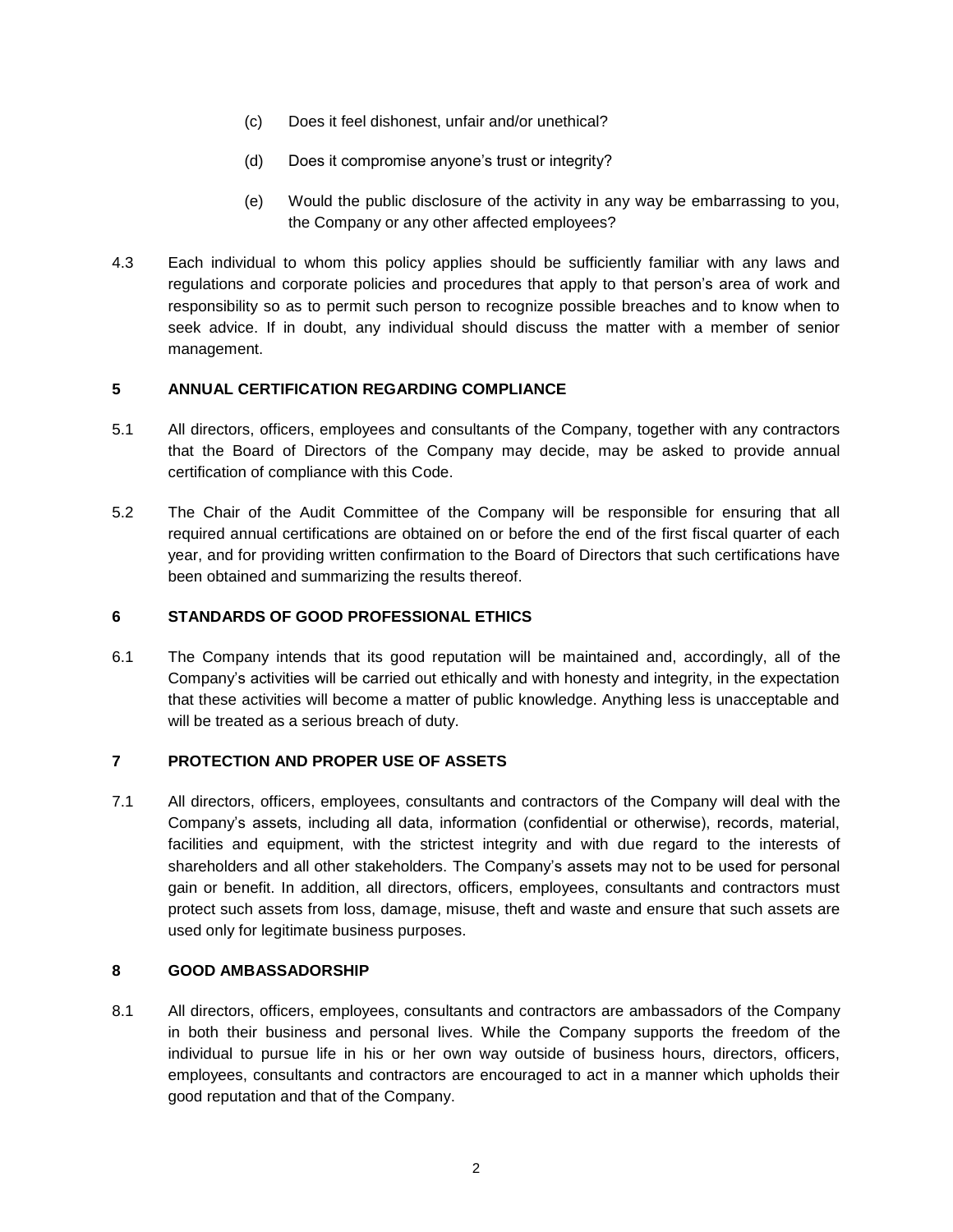8.2 All directors, officers, employees, consultants and contractors will represent the Company in a professional manner at all times. Neither the reputation nor the image of the Company will be jeopardized at any time. The behaviour of all directors, officers, employees, consultants and contractors is seen to reflect that of the Company, so all actions must reflect the policies of the Company.

### **9 CONFLICT OF INTEREST**

- 9.1 Directors, officers, employees, consultants and contractors, in discharging their duties, will act honestly and in good faith with a view to the best interests of the Company.
- 9.2 Directors, officers, employees, consultants and contractors will avoid situations involving a conflict, or potential conflict, between their personal, family or business interests, and the interests of the Company.
- 9.3 Directors, officers, employees, consultants and contractors will perform their duties and arrange their personal business affairs in a manner that does not interfere with their independent exercise of judgment. No director, officer or employee of the Company or consultant or contractor working for the Company will accept financial compensation of any kind, nor any special discount, loan or favour, from persons, corporations or organizations having dealings or potential dealings with the Company.
- 9.4 Non-executive directors of the Company are not expected to devote their time and effort solely on behalf of the Company, and they may have a variety of other business relationships that could give rise to a conflict of interest. Any such potential conflicts of interest are not subject to the Code and are to be resolved directly with the Board of Directors.

### **10 CORPORATE OPPORTUNITIES**

- 10.1 Directors, officers and employees are prohibited from taking for themselves opportunities that arise through the use of corporate property, information or position and from using corporate property, information or position for personal gain. Officers and employees are also prohibited from competing with the Company directly or indirectly and owe a duty to the Company to advance the legitimate interests of the Company when the opportunity to do so arises.
- 10.2 Non-executive directors of the Company may have a variety of other business relationships involving duties of loyalty. In addition, outside directors do not, as a general matter, have the same obligation as officers and employees to bring corporate opportunities to the Company. For these reasons, the Code does not apply to outside directors with respect to corporate opportunities that do not involve property of, information of or positions with the Company, and such issues, to the extent they arise, are to be resolved directly with the Board of Directors.

#### **11 HUMAN RIGHTS**

11.1 All directors, officers and employees will adhere to the Company's commitment to promoting respect for internationally recognized human rights as set forth in the United Nations Universal Declaration of Human Rights.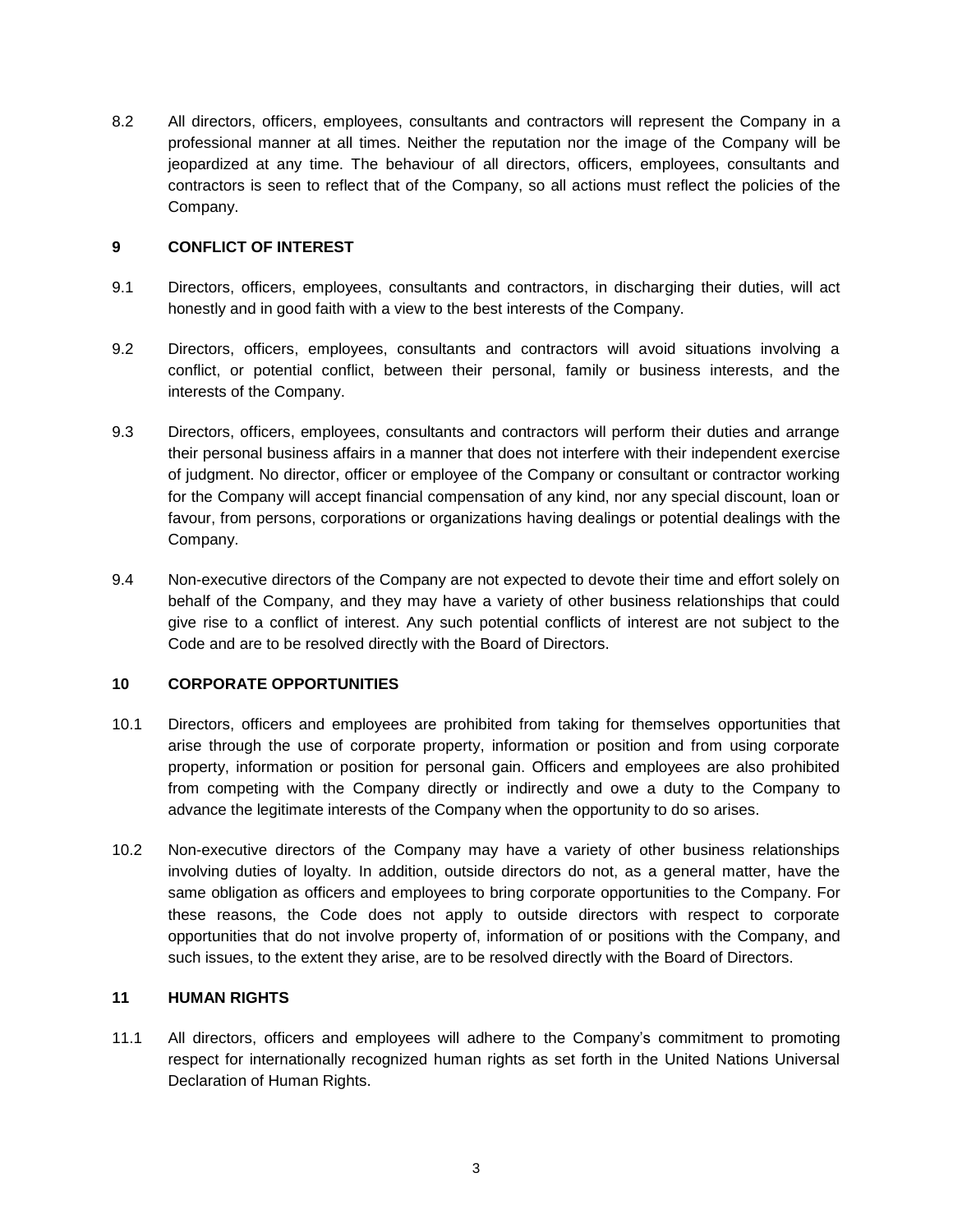#### **12 EQUAL OPPORTUNITY**

12.1 The Company is committed to providing a work environment that enables all employees to be recruited, and to pursue their careers, free from any form of unwarranted discrimination. In particular, the Company will not discriminate on the basis of age, colour, creed, disability, ethnic origin, gender, marital status, national origin, political belief, race, religion or sexual orientation, unless required for occupational reasons or legislation.

#### **13 HARASSMENT**

13.1 All employees have a right to work in an environment free from all forms of harassment. Harassment is defined as any unwanted conduct or comment that is intimidating, hostile or offensive in the work environment.

#### **14 ALCOHOL AND DRUGS**

14.1 Any misuse of alcohol or legal drugs (prescribed or un-prescribed), or the use of any illegal drugs, may jeopardize job safety and/or performance, and is prohibited in the Company workplace. No officer, employee, consultant or contractor will enter the workplace under the influence of alcohol or such drugs that may impair safety and/or performance.

#### **15 REPORTING VIOLATIONS OF THE CODE**

- 15.1 All directors, officers, employees, consultants and contractors will adhere to the Company's commitment to conduct its business and affairs in a lawful and ethical manner. All directors, officers, employees, consultants and contractors are encouraged to raise any queries with the Chair of the Audit Committee of the Company.
- 15.2 In addition, any director, officer, employee, consultant and contractor of the Company who becomes aware of any instance where the Company receives a solicitation to engage in any act prohibited by this Code, or who becomes aware of any information suggesting that a violation of this Code has occurred or is about to occur is required to report it to the Chair of the Audit Committee of the Company.
- 15.3 Persons who wish to raise a possible policy breach or legal or ethical concerns or report another's wrongdoing, are sometimes worried about possible repercussions. The Company aims to encourage openness and will support anyone who raises genuine concerns in good faith under this Policy, even if they turn out to be mistaken. No directors, officers, employees, consultants and contractors of the Company will suffer demotion, penalty, or other adverse consequences for raising a possible policy breach, legal or ethical concerns or for reporting possible wrongdoing, even if it may result in the Company losing business or otherwise suffering a disadvantage.

### **16 CONSEQUENCES OF NON-COMPLIANCE WITH THE CODE**

16.1 Failure to comply with this Code may result in severe consequences, which could include internal disciplinary action or termination of employment or consulting arrangements without notice. Violation of this Code may also violate or constitute a regulatory or criminal breach. If it appears